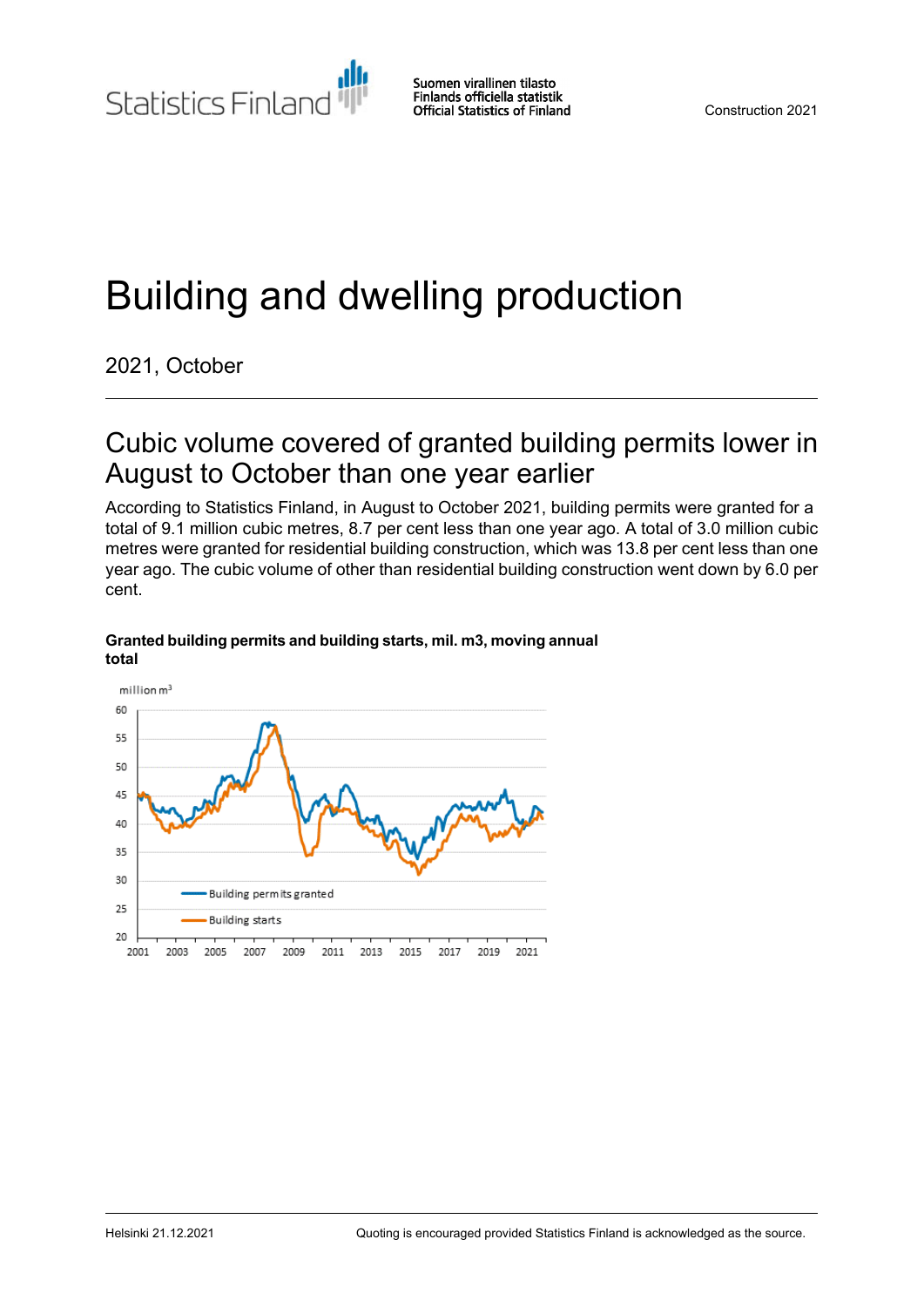### Cubic volume of blocks of flats projects considerably lower than one year previously

The cubic volume granted for residential building projects in August to October was divided between 1.6 million cubic metres for blocks of flats projects and 1.3 million cubic metres for detached and semi-detached house projects. The cubic volume granted for blocks of flats projects went down by 28.3 per cent in the period from one year back. The cubic volume granted for detached and semi-detached houses, in turn, went up by 12.0 per cent.

Building permits were granted for a total of 9,602 dwellings in August to October. The number was 19.3 per cent lower than one year earlier. Around 680 of the dwellings are to be built in buildings with 10 or more storeys.

In August to October, construction of a total of 13,252 dwellings was started, up by 4.6 per cent from a year ago. A total of 11,457 dwellings were completed, which was 0.6 per cent more than one year earlier.

## Volume of residential building production continued growing

In August to October, the constant-price value or the volume of ongoing building production increased by 5.2 per cent year-on-year. The volume of residential building construction increased by 13.8 per cent and that of other than residential building construction decreased by 0.7 per cent. At the same time, building projects totalling 11.7 million cubic metres were started. Residential building starts totalled 4.1 million cubic metres, 8.0 per cent more than one year ago.



#### **Volume index of newbuilding 2015=100, trend**

## Preliminary data for November

For the time being, Statistics Finland publishes preliminary data on building projects started. This time series is available from 2018 onwards.

According to preliminary data, the moving annual total of building projects started grew by 2.8 per cent from October to November. The moving annual total of the volume was still growing by 10.1 per cent compared to the year before.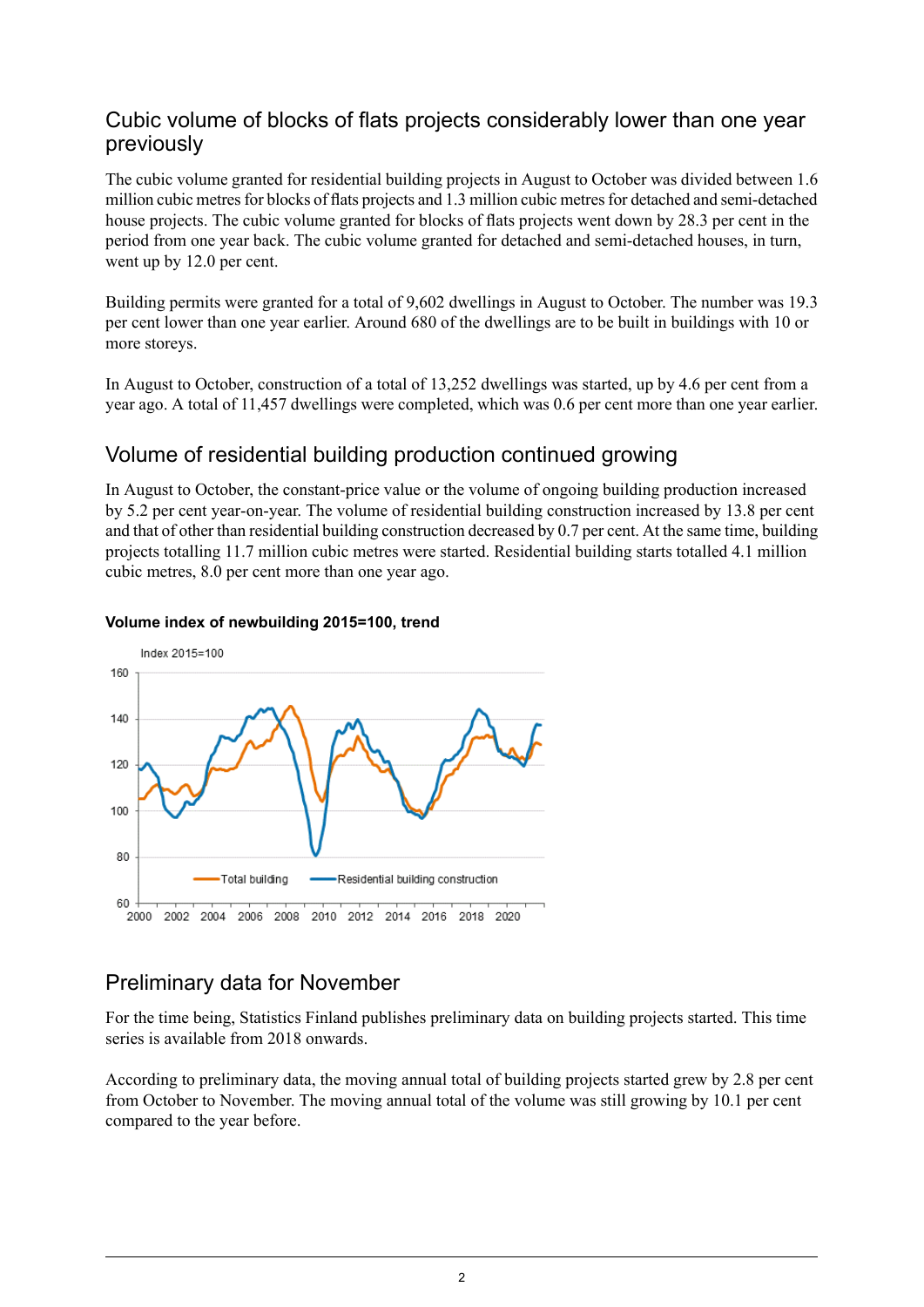#### **Preliminary registered starts, mil. m3, moving annual total**



The figures are not comparable with the estimated starts given in the publications. Preliminary data are based on registered starts and their values are not supplemented from the first publication.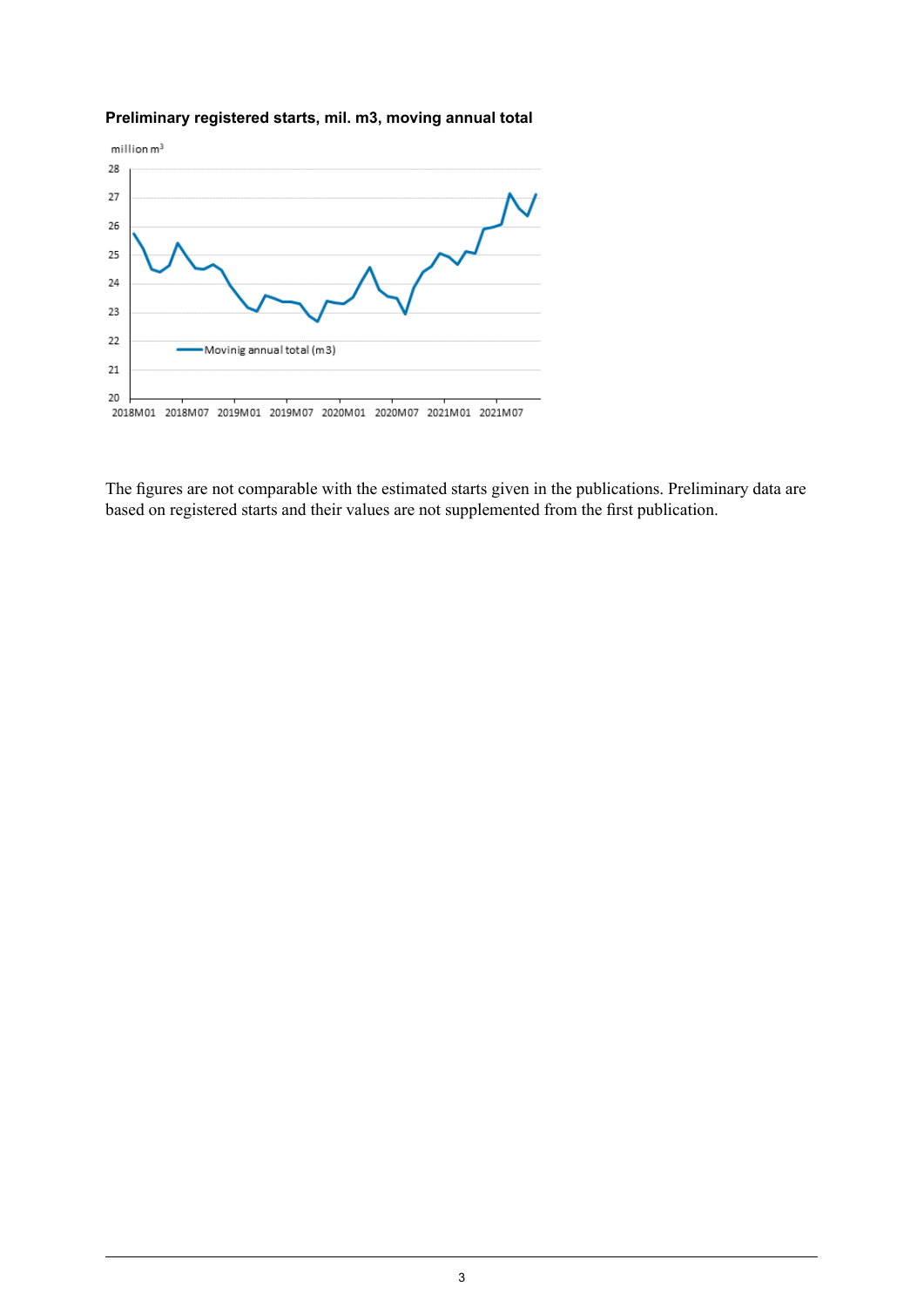## **Contents**

## **Tables**

| Appendix tables |  |
|-----------------|--|
|                 |  |
|                 |  |

| Revisions in these statistics. |
|--------------------------------|
|                                |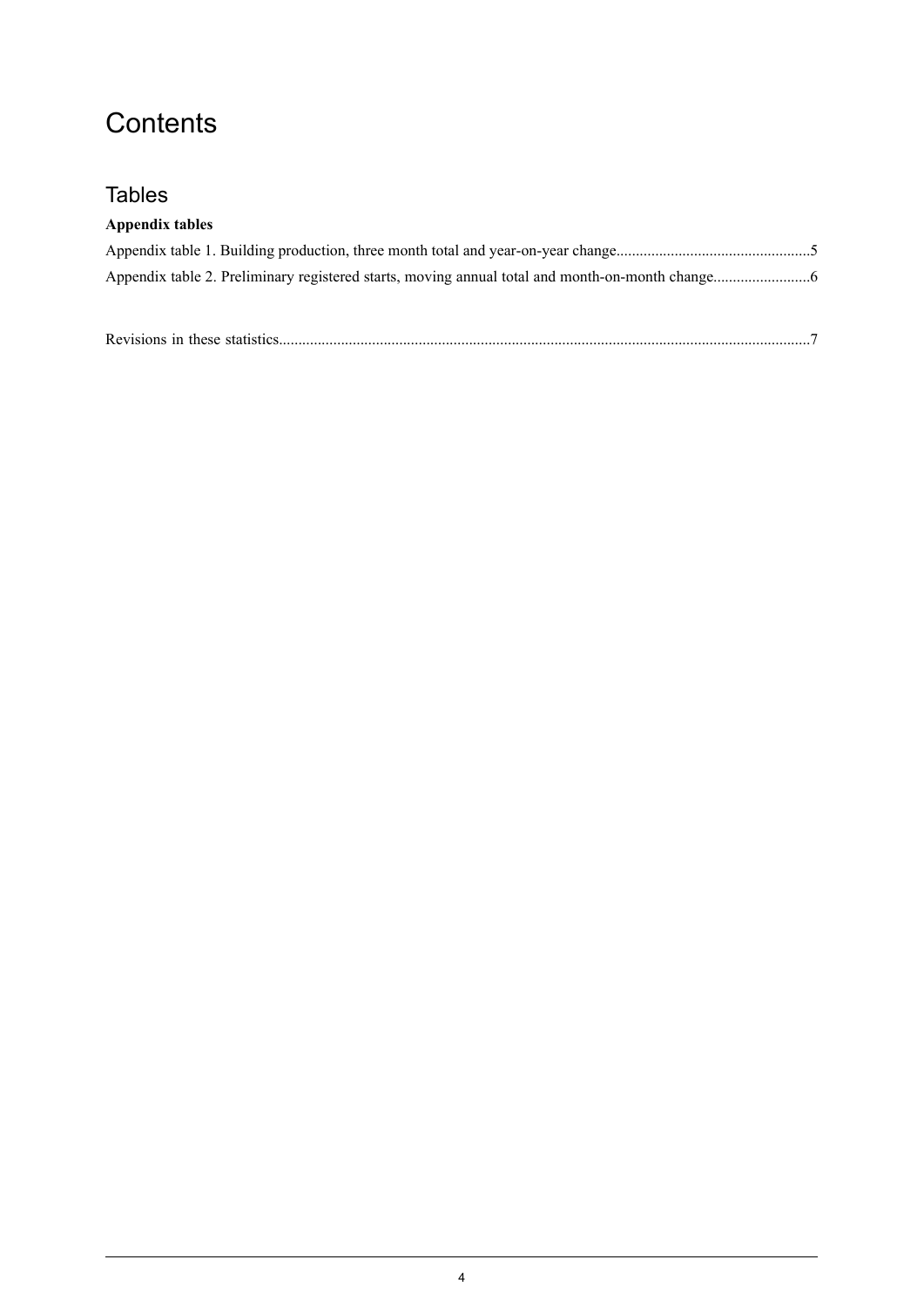## Appendix tables

| 8-10/2021                   |        | 7-9/2021                          |        | $6 - 8/2021$                      |        |                                   |
|-----------------------------|--------|-----------------------------------|--------|-----------------------------------|--------|-----------------------------------|
|                             |        | 1000 m3 Year-on-year<br>change, % |        | 1000 m3 Year-on-year<br>change, % |        | 1000 m3 Year-on-year<br>change, % |
| Granted building permits    | 9.088  | $-8.7$                            | 7.466  | $-9.8$                            | 9.648  | $-4.6$                            |
| Building projects started   | 11.728 | 1.6                               | 10.915 | 7.8                               | 11.826 | 11.3                              |
| Completed building projects | 9.910  | 3.5                               | 7.733  | $-16.4$                           | 8.408  | $-13.5$                           |

### <span id="page-4-0"></span>**Appendix table 1. Building production, three month total and year-on-year change**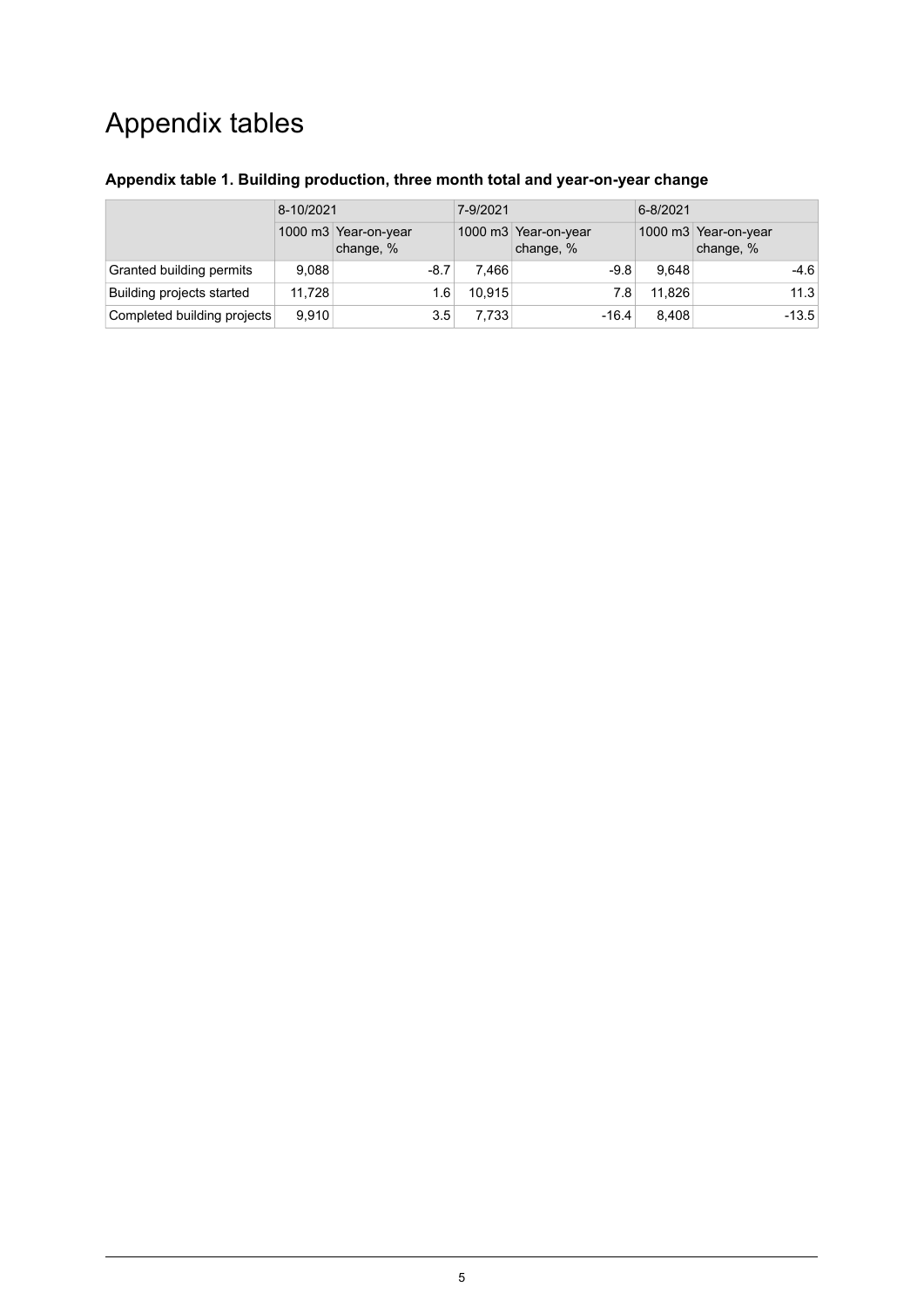|         |              | Reference period Moving annual total (m3) Month-on-month change (%) |
|---------|--------------|---------------------------------------------------------------------|
| 2018M01 | 25,771,800   | 2.2                                                                 |
| 2018M02 | 25,220,175   | $-2.1$                                                              |
| 2018M03 | 24,529,779   | -2.7                                                                |
| 2018M04 | 24,405,909   | $-0.5$                                                              |
| 2018M05 | 24,657,127   | 1.0                                                                 |
| 2018M06 | 25,422,235   | 3.1                                                                 |
| 2018M07 | 24,948,354   | $-1.9$                                                              |
| 2018M08 | 24,548,221   | $-1.6$                                                              |
| 2018M09 | 24,532,910   | $-0.1$                                                              |
| 2018M10 | 24,666,763   | 0.5                                                                 |
| 2018M11 | 24,498,203   | $-0.7$                                                              |
| 2018M12 | 23,964,085   | $-2.2$                                                              |
| 2019M01 | 23,526,644   | $-1.8$                                                              |
| 2019M02 | 23, 181, 212 | $-1.5$                                                              |
| 2019M03 | 23,058,320   | $-0.5$                                                              |
| 2019M04 | 23,608,530   | 2.4                                                                 |
| 2019M05 | 23,525,549   | $-0.4$                                                              |
| 2019M06 | 23,389,802   | . -0.6                                                              |
| 2019M07 | 23,372,698   | $-0.1$                                                              |
| 2019M08 | 23,314,626   | $-0.2$                                                              |
| 2019M09 | 22,890,895   | -1.8                                                                |
| 2019M10 | 22,686,118   | $-0.9$                                                              |
| 2019M11 | 23,401,926   | 3.2                                                                 |
| 2019M12 | 23,340,248   | $-0.3$                                                              |
| 2020M01 | 23,311,254   | $-0.1$                                                              |
| 2020M02 | 23,534,764   | 1.0                                                                 |
| 2020M03 | 24,096,490   | 2.4                                                                 |
| 2020M04 | 24,578,148   | 2.0                                                                 |
| 2020M05 | 23,788,612   | $-3.2$                                                              |
| 2020M06 | 23,589,400   | $-0.8$                                                              |
| 2020M07 | 23,522,960   | $-0.3$                                                              |
| 2020M08 | 22,944,685   | $-2.5$                                                              |
| 2020M09 | 23,855,057   | 4.0                                                                 |
| 2020M10 | 24,433,588   | 2.4                                                                 |
| 2020M11 | 24,631,293   | 0.8                                                                 |
| 2020M12 | 25,057,549   | 1.7                                                                 |
| 2021M01 | 24,929,510   | $-0.5$                                                              |
| 2021M02 | 24,665,742   | $-1.1$                                                              |
| 2021M03 | 25, 144, 351 | 1.9                                                                 |
| 2021M04 | 25,065,817   | $-0.3$                                                              |
| 2021M05 | 25,927,706   | 3.4                                                                 |
| 2021M06 | 25,979,395   | 0.2                                                                 |
| 2021M07 | 26,075,771   | 0.4                                                                 |
| 2021M08 | 27,142,380   | 4.1                                                                 |
| 2021M09 | 26,643,768   | $-1.8$                                                              |
| 2021M10 | 26,368,767   | $-1.0$                                                              |
| 2021M11 | 27,117,755   | 2.8                                                                 |

## <span id="page-5-0"></span>**Appendix table 2. Preliminary registered starts, moving annual total and month-on-month change**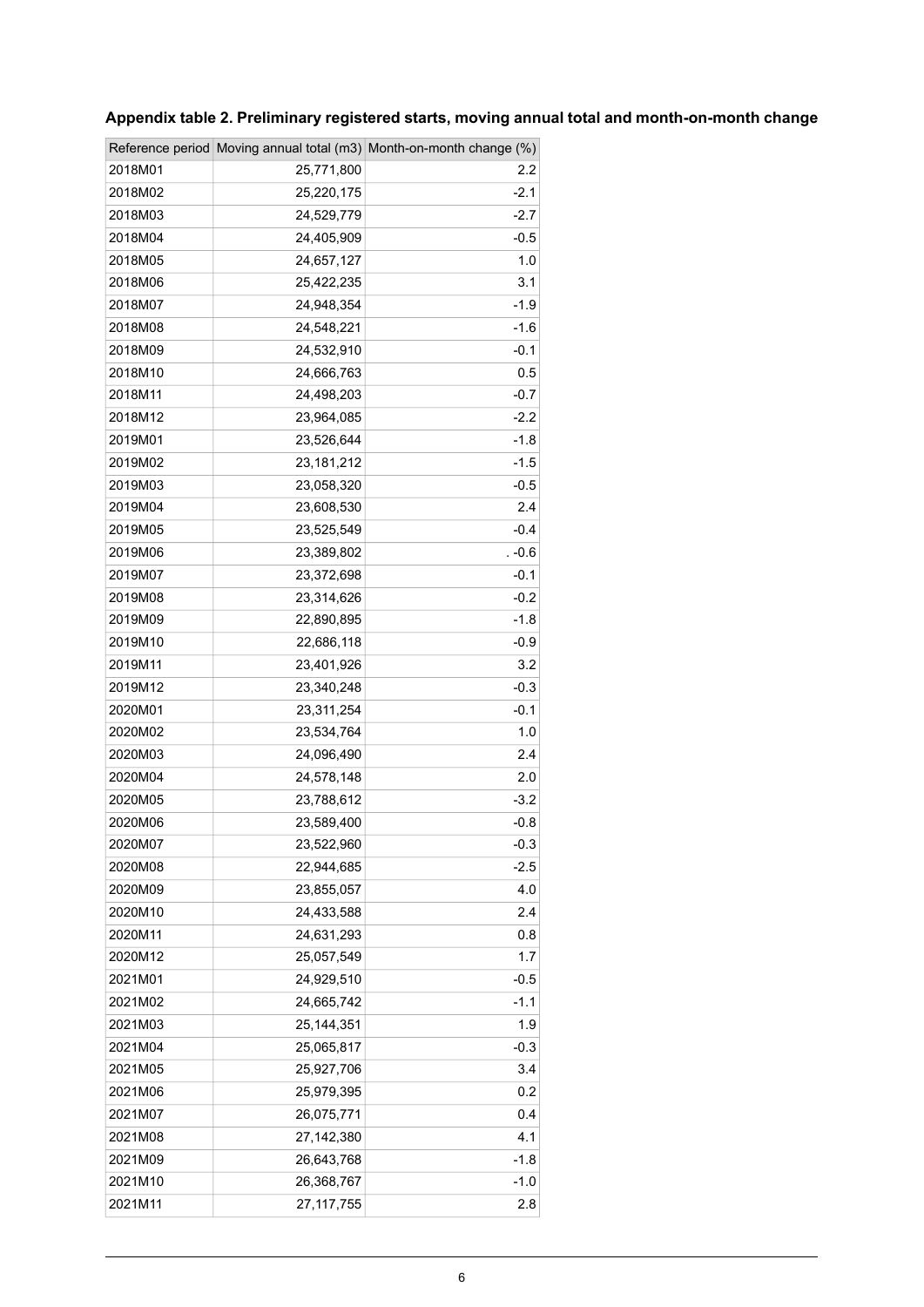## <span id="page-6-0"></span>Revisions in these statistics

The data of the statistics have become revised according to the table below. For more information about data revisions, see Section 3 of the quality description (only in Finnish).

|         | Reference period Year-on-year change (%), 1st release Latest release (2021-12-21) Revision, percentage point |         |      |
|---------|--------------------------------------------------------------------------------------------------------------|---------|------|
| 2020/10 | 12.8                                                                                                         | 25.4    | 12.6 |
| 2020/11 | $-35.2$                                                                                                      | $-34.8$ | 0.4  |
| 2020/12 | 25.8                                                                                                         | 32.7    | 6.9  |
| 2021/01 | $-18.9$                                                                                                      | $-5.0$  | 13.9 |
| 2021/02 | $-0.6$                                                                                                       | 6.1     | 6.7  |
| 2021/03 | 23.2                                                                                                         | 25.2    | 2.0  |
| 2021/04 | $-4.8$                                                                                                       | 10.0    | 14.8 |
| 2021/05 | 44.8                                                                                                         | 55.3    | 10.5 |
| 2021/06 | $-17.5$                                                                                                      | $-0.8$  | 16.7 |
| 2021/07 | $-10.4$                                                                                                      | $-4.2$  | 6.2  |
| 2021/08 | $-16.2$                                                                                                      | $-13.1$ | 3.1  |
| 2021/09 | $-14.3$                                                                                                      | $-10.9$ | 3.4  |

#### **Revision of annual changes in granted building permits**1)

1) The 1st release refers to the time when data for the reference period were released for the first time. The revision describes the difference of annual change percentages between the first and latest release.

|         | Reference period Year-on-year change (%), 1st release Latest release (2021-12-21) Revision, percentage point |        |        |
|---------|--------------------------------------------------------------------------------------------------------------|--------|--------|
| 2020/10 | $-6.4$                                                                                                       | $-0.4$ | 6.0    |
| 2020/11 | $-6.3$                                                                                                       | $-0.9$ | 5.4    |
| 2020/12 | $-7.2$                                                                                                       | $-2.0$ | 5.2    |
| 2021/01 | $-4.0$                                                                                                       | $-1.6$ | 2.4    |
| 2021/02 | $-3.7$                                                                                                       | $-1.0$ | 2.7    |
| 2021/03 | $-5.7$                                                                                                       | $-4.3$ | 1.4    |
| 2021/04 | $-3.7$                                                                                                       | $-1.8$ | 1.9    |
| 2021/05 | 0.6                                                                                                          | 1.7    | 1.1    |
| 2021/06 | 1.3                                                                                                          | 3.1    | 1.8    |
| 2021/07 | 2.2                                                                                                          | 4.9    | 2.7    |
| 2021/08 | 7.6                                                                                                          | 7.1    | $-0.5$ |
| 2021/09 | 5.0                                                                                                          | 4.3    | $-0.7$ |

#### **Revision of annual changes in the volume index of newbuilding**1)

1) The 1st release refers to the time when data for the reference period were released for the first time. The revision describes the difference of annual change percentages between the first and latest release.